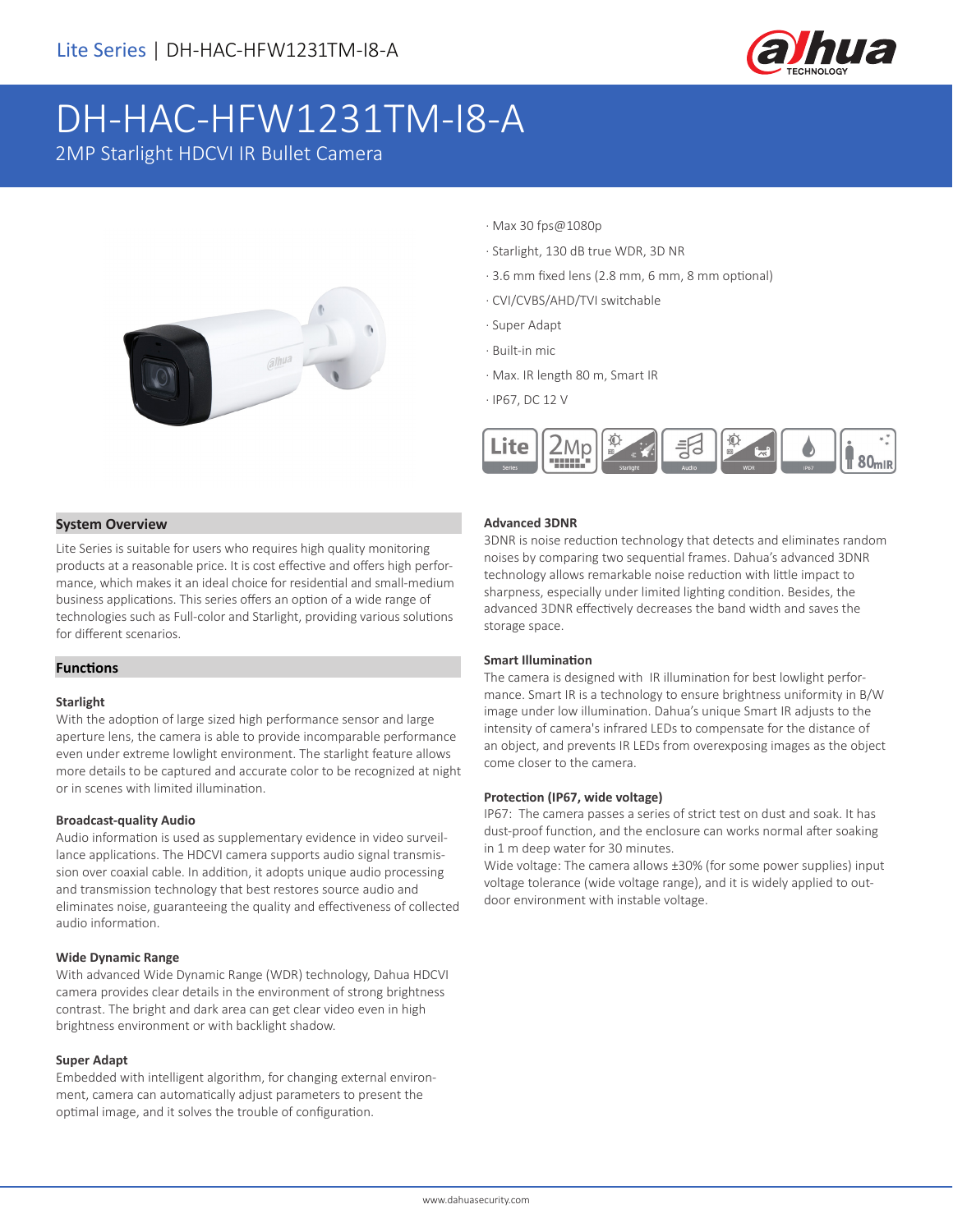# Lite Series | DH-HAC-HFW1231TM-I8-A

#### Camera

| Camera                       |        |                                                                                                                                     |                      |                     |                               |
|------------------------------|--------|-------------------------------------------------------------------------------------------------------------------------------------|----------------------|---------------------|-------------------------------|
| Image Sensor                 |        | 1/2.8" CMOS                                                                                                                         |                      |                     |                               |
| Max. Resolution              |        | 1920 (H) × 1080 (V)                                                                                                                 |                      |                     |                               |
| Pixel                        |        | 2MP                                                                                                                                 |                      |                     |                               |
| <b>Scanning System</b>       |        | Progressive                                                                                                                         |                      |                     |                               |
| Electronic Shutter Speed     |        | PAL: 1/25 s-1/100,000 s<br>NTSC: 1/30 s-1/100,000 s                                                                                 |                      |                     |                               |
| S/N Ratio                    |        | >65 dB                                                                                                                              |                      |                     |                               |
| Min. Illumination            |        | 0.002 Lux/F1.6, 30 IRE, 0 Lux IR on                                                                                                 |                      |                     |                               |
| <b>Illumination Distance</b> |        | 80 m (262.5 ft)                                                                                                                     |                      |                     |                               |
| Illuminator On/Off Control   |        | Auto; manual                                                                                                                        |                      |                     |                               |
| <b>Illuminator Number</b>    |        | 2 (IR light)                                                                                                                        |                      |                     |                               |
| Pan/Tilt/Rotation Range      |        | Pan: 0°-360°<br>Tilt: 0°-90°<br>Rotation: 0°-360°                                                                                   |                      |                     |                               |
| Lens                         |        |                                                                                                                                     |                      |                     |                               |
| Lens Type                    |        | <b>Fixed lens</b>                                                                                                                   |                      |                     |                               |
| Mount Type                   |        | M12                                                                                                                                 |                      |                     |                               |
| Focal Length                 |        | 2.8 mm; 3.6 mm; 6 mm; 8 mm                                                                                                          |                      |                     |                               |
| Max. Aperture                |        | F1.6                                                                                                                                |                      |                     |                               |
| Field of View                |        | 2.8 mm: H: 107°; V: 56°; D: 127°<br>3.6 mm: H: 86°; V: 46°; D: 101°<br>6 mm: H: 54°; V: 29°; D: 63°<br>8 mm: H: 41°; V: 23°; D: 47° |                      |                     |                               |
| Iris Type                    |        | Fixed iris                                                                                                                          |                      |                     |                               |
| <b>Close Focus Distance</b>  |        | 2.8 mm: 0.7 m (2.3 ft)<br>3.6 mm: 1.1 m (3.6 ft)<br>6 mm: 2.5 m (8.2 ft)<br>8 mm: 4 m (13.1 ft)                                     |                      |                     |                               |
| <b>DORI</b><br>Distance      | Lens   | Detect                                                                                                                              | Observe              | Recognize           | Identify                      |
|                              | 2.8 mm | 43.9 m<br>(144 ft)                                                                                                                  | 17.5 m<br>(57.4 ft)  | 8.8 m<br>(28.9 ft)  | 4.4 m<br>$(14.4 \text{ ft})$  |
|                              | 3.6 mm | 53.7 m<br>(176.2 ft)                                                                                                                | 21.5 m<br>(70.5 ft)  | 10.7 m<br>(35.1 ft) | 5.4 <sub>m</sub><br>(17.7 ft) |
|                              | 6 mm   | 82.8 m<br>(271.7 ft)                                                                                                                | 33.1 m<br>(108.6 ft) | 16.6 m<br>(54.5 ft) | 8.3 m<br>(27.2 ft)            |
|                              | 8 mm   | 110.3 m<br>(361.9 ft)                                                                                                               | 44.1 m<br>(144.7 ft) | 22.1 m<br>(72.5 ft) | 11 m<br>(36.1 ft)             |

| Resolution                   | 1080p (1920 × 1080); 960H (960 × 576/960 × 480)                                                                                   |  |  |  |  |
|------------------------------|-----------------------------------------------------------------------------------------------------------------------------------|--|--|--|--|
| Day/Night                    | Auto switch by ICR                                                                                                                |  |  |  |  |
| <b>BLC</b>                   | BLC/WDR/HLC                                                                                                                       |  |  |  |  |
| WDR                          | 130 dB                                                                                                                            |  |  |  |  |
| <b>White Balance</b>         | Auto; Area WB                                                                                                                     |  |  |  |  |
| Gain Control                 | Auto; manual                                                                                                                      |  |  |  |  |
| <b>Noise Reduction</b>       | 3D <sub>NR</sub>                                                                                                                  |  |  |  |  |
| Smart IR                     | Yes                                                                                                                               |  |  |  |  |
| Mirror                       | Off/On                                                                                                                            |  |  |  |  |
| <b>Privacy Masking</b>       | Off/On (8 area, rectangle)                                                                                                        |  |  |  |  |
| Certifications               |                                                                                                                                   |  |  |  |  |
| Certifications               | CE (EN55032, EN55024, EN50130-4)<br>FCC (CFR 47 FCC Part 15 subpartB, ANSI C63.4-2014)<br>UL (UL60950-1+CAN/CSA C22.2 No.60950-1) |  |  |  |  |
| Port                         |                                                                                                                                   |  |  |  |  |
| Video Output                 | Video output choices of CVI/TVI/AHD/CVBS by one<br><b>BNC</b> port                                                                |  |  |  |  |
| Audio Input                  | One channel built-in mic                                                                                                          |  |  |  |  |
| Power                        |                                                                                                                                   |  |  |  |  |
| Power Supply                 | 12 V ±30% DC                                                                                                                      |  |  |  |  |
| Power Consumption            | Max 5.1 W (12 V DC, IR on)                                                                                                        |  |  |  |  |
| Environment                  |                                                                                                                                   |  |  |  |  |
| <b>Operating Temperature</b> | -40 °C to +60 °C (-40 °F to 140 °F); < 95% (non-con-<br>densation)                                                                |  |  |  |  |
| Storage Temperature          | -40 °C to +60 °C (-40 °F to 140 °F); < 95% (non-con-<br>densation)                                                                |  |  |  |  |
| Structure                    |                                                                                                                                   |  |  |  |  |
| Casing                       | Mental throughout the whole casing                                                                                                |  |  |  |  |
| <b>Camera Dimensions</b>     | 240.7 mm × 90.7 mm × 90.4 mm (9.48" × 3.57" × 3.56")                                                                              |  |  |  |  |
| Net Weight                   | 0.65 Kg (1.43 lb)                                                                                                                 |  |  |  |  |
| <b>Gross Weight</b>          | 0.87 Kg (1.92 lb)                                                                                                                 |  |  |  |  |

### Video

|            | CVI:                |
|------------|---------------------|
|            | PAL: 1080p@25 fps;  |
|            | NTSC: 1080p@30 fps; |
|            | AHD:                |
|            | PAL: 1080p@25 fps;  |
| Frame Rate | NTSC: 1080p@30 fps; |
|            | TVI:                |
|            | PAL: 1080p@25 fps;  |
|            | NTSC: 1080p@30 fps; |
|            | CVBS:               |
|            | PAL: 960 × 576H;    |
|            | NTSC: 960 × 480H    |